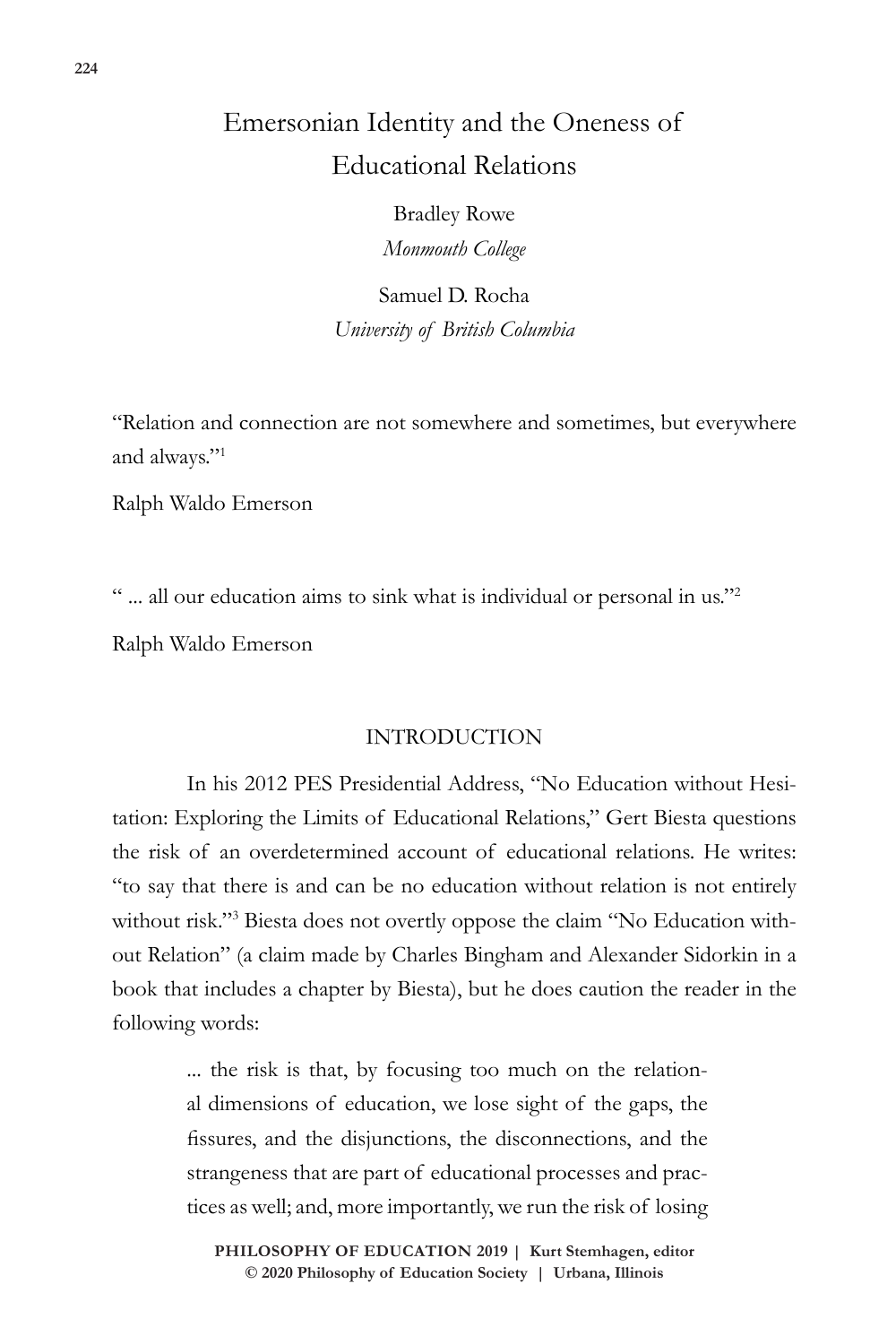sight of the educational significance of these dimensions.

While Biesta would go on to extol risk in *The Beautiful Risk of Education* two years later, his sense of caution about an overly relational account of education is made more interesting when considering his call a year earlier, "to make some room for the idea of 'transcendence' within the conversation of philosophy of education."4

In the present essay, we would like to join Biesta in questioning the relational account of education, albeit from a different angle. Rather than worry about an overdetermined sense of relation for education, we will show an account of identity and relation that should put all relational notions of education at risk of underdetermination. This risk will not be addressed through direct comparison and critique. Instead, we will work through a close reading of the notion of identity we find in the works of Ralph Waldo Emerson. Like Biesta, we ultimately seek to affirm the dictum "no education without relation" by questioning its premises. We also develop our affirmation through a serious consideration of transcendence with a close look at an Emersonian account of transcendental identity. Our overview of the Emersonian account of identity will conclude with speculative considerations of what this might entail for the relational aspect of education which, we agree, is its *sine qua non*.

## EMERSONIAN IDENTITY

In his introduction to *Nature*, Emerson makes a distinction between the Soul and Nature. He regards the latter as encompassing everything outside of the Soul, as "not me." He writes:

> Philosophically considered, the universe is composed of Nature and the Soul. Strictly speaking, therefore, all that is separate from us, all which Philosophy distinguishes as the NOT ME, that is, both nature and art, all other men and my own body, must be ranked under this name, NATURE.<sup>5</sup>

This passage might suggest that Emerson is speaking rhetorically and even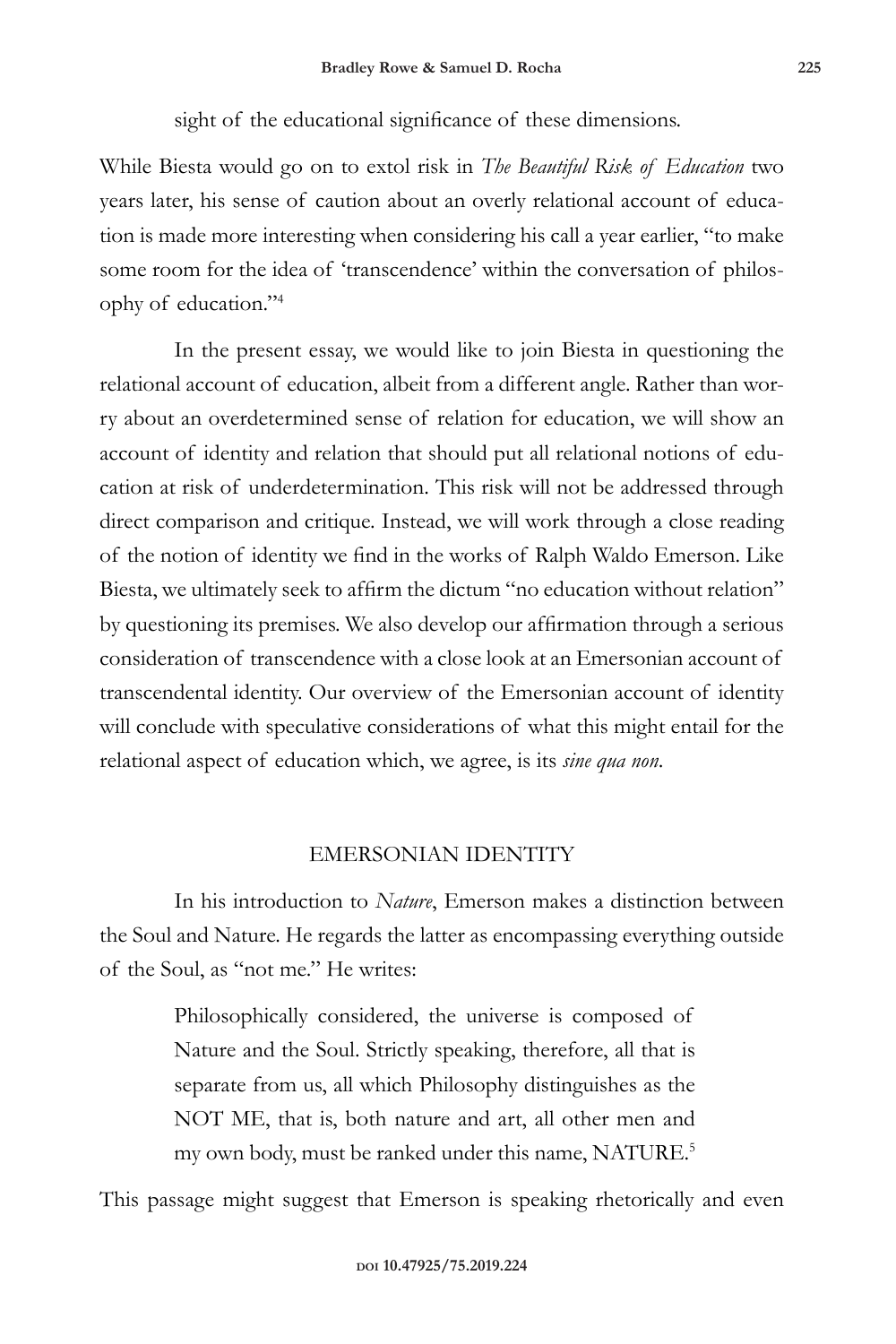sarcastically about the philosophical distinction of the "NOT ME" from the Soul. (The expression "not me" is not original to Emerson; he borrowed it from Thomas Carlyle.) In the passage that immediately follows he clarifies his meaning: "I shall use the word [Nature] in both senses;—in its common and in its philosophical import."6 On this view, then, the "NOT ME" is the philosophically externalized other that celebrates Nature as everything outside and beyond the self, including, as we have seen, "both nature and art, all other men and my own body."7 Emerson's externalized account of Nature here is meant to extol it, and develop from that elevated yet divided place his doctrine of transcendentalism. Here the self appears as a solitary figure reaching out to the cosmos on the other side. When referring to the stars at night, Emerson says "they are inaccessible."8 This inaccessibility follows from the philosophical "NOT ME" that divides the Soul from Nature in this Emersonian account.

It is crucial to note that division does not isolate for Emerson. He elaborates, "The greatest delight which the fields and woods minister, is the suggestion of an occult relation between man and the vegetable. I am not alone and unacknowledged. They nod to me, and I to them*.*"9 From this divided state of twoness, the soul seeks unity and oneness—but this search begins in a twofold and perhaps even dualistic account of nature. Yet, even in this moment of communion with the nonhuman other—"between man and the vegetable"—an insuperable barrier is placed between the identity of Emerson's "man" (the "I") and the "vegetable" (the "them"). Though connected in their "occult relation," Emerson is not one with the vegetable or any other "NOT ME" of Nature. They are trascendentally related, but this sense of relation is a relation that begins in twoness, not oneness. It is a divided account of identity, albeit one that is seeking the sublimation of transcendental unity. This is by no means a limited account of relations, but it is not the most complete and transcendental account we find in Emerson.

Emerson's twofold ontogenetic account of relations changes into a more fully unified account of oneness as his thought develops. In subsequent works, there is a remarkable shift in Emerson's notion of the identity of the Soul in relation to the "NOT ME" other. This shift is representative of what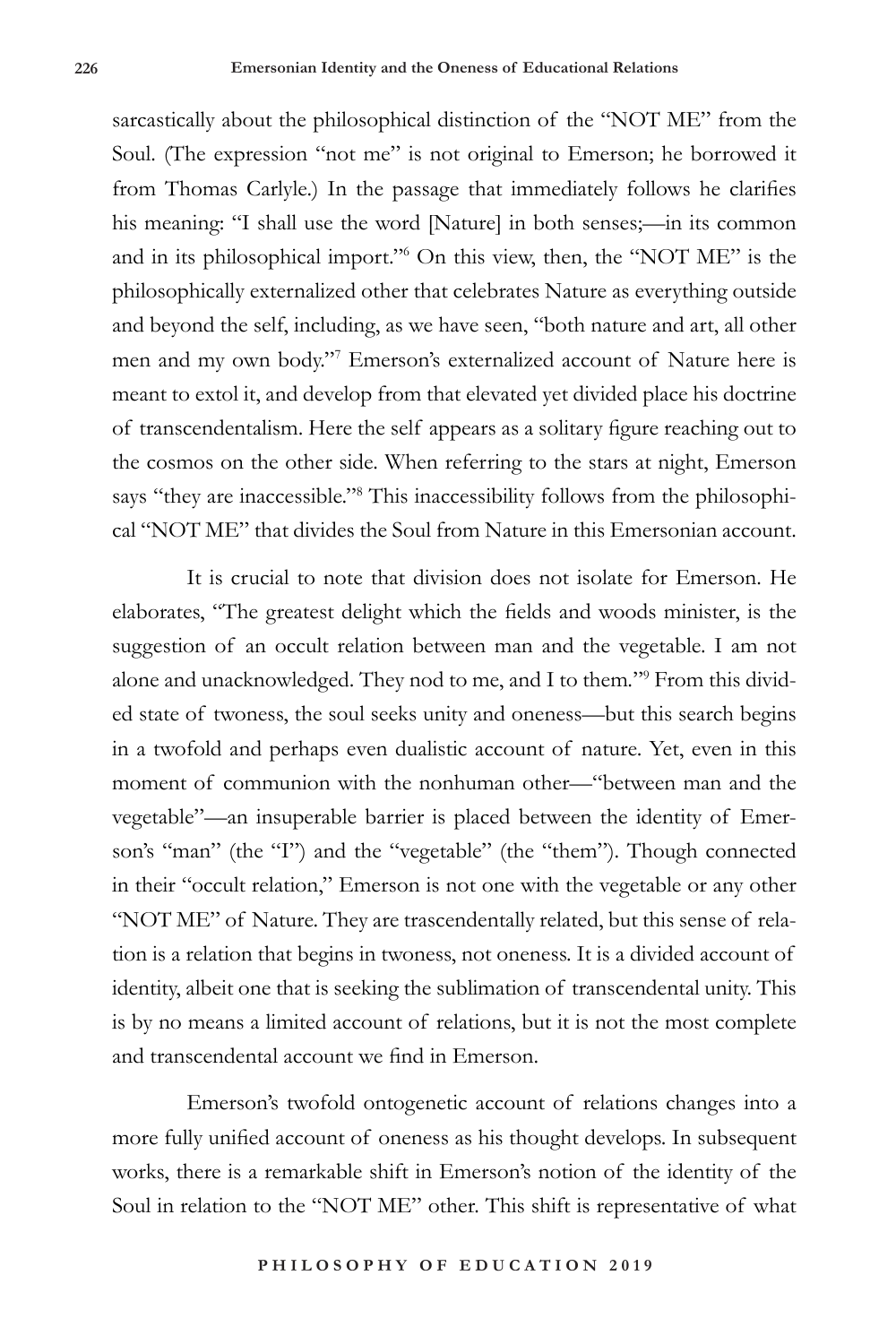Robert Richardson claims to be "the mature form of Emerson," refuting the narrow conception of the individualistic and libertarian idea of identity that Emerson is often charged with.<sup>10</sup> This mature Emerson is the one who wrote the following: "When we behold the landscape in a poetic spirit, we do not reckon individuals."11 It is this mature Emerson, Richardson remarks, who holds the "fundamental conviction of the essential oneness of all things."<sup>12</sup>

In a series of lectures Emerson gave on the philosophy of history, Richardson writes, "we see Emerson working through a remarkably complete critique of romantic individualism … Emerson goes so far as to say that the artist who wishes to create a work that will be generally admired 'must disindividualize himself.'"13 Within his published works, glimpses of this "mature Emerson" are found as early as the early-middle years, such as in *Nature*, but a steady "insistence on the subordination of the individual to the whole" is found if we read beyond the works Emerson is best known for (which are also the essays that tend to characterize him as an individualist).<sup>14</sup> Essays such as, the "Over-Soul," "Spiritual Laws," "Circles," "History," "Plato," "The Method of Nature," "Illusions," and "Fate" all reveal a transcendentalism that is not reducible or compatible with American individualism or libertarianism of any kind.

Emerson's account of relations eventually drops Carlyle's "NOT ME" entirely and replaces it with his own expression, "other me." In a lecture that would be published as the essay "The American Scholar"—which Oliver Wendell Holmes referred to as the "National Intellectual Declaration of Independence"—delivered one year after the publication of *Nature*, Emerson asserts, "The world,—this shadow of the soul, or *other me*, lies wide around."15 Here we catch a glimpse of the metaphysical relation between the world and the self-described in terms that emphasize the extension of the spiritual soul over and inside the world as a shadow; the wideness of that worldly extension is another (literally "an other") manifestation of the self. In "The American Scholar" Emerson begins to hint at something quite different from the "NOT ME" of *Nature*; in its place an *other me* is emerging. That which was once excluded as "NOT ME" is now included as an *other me*, existing in the otherness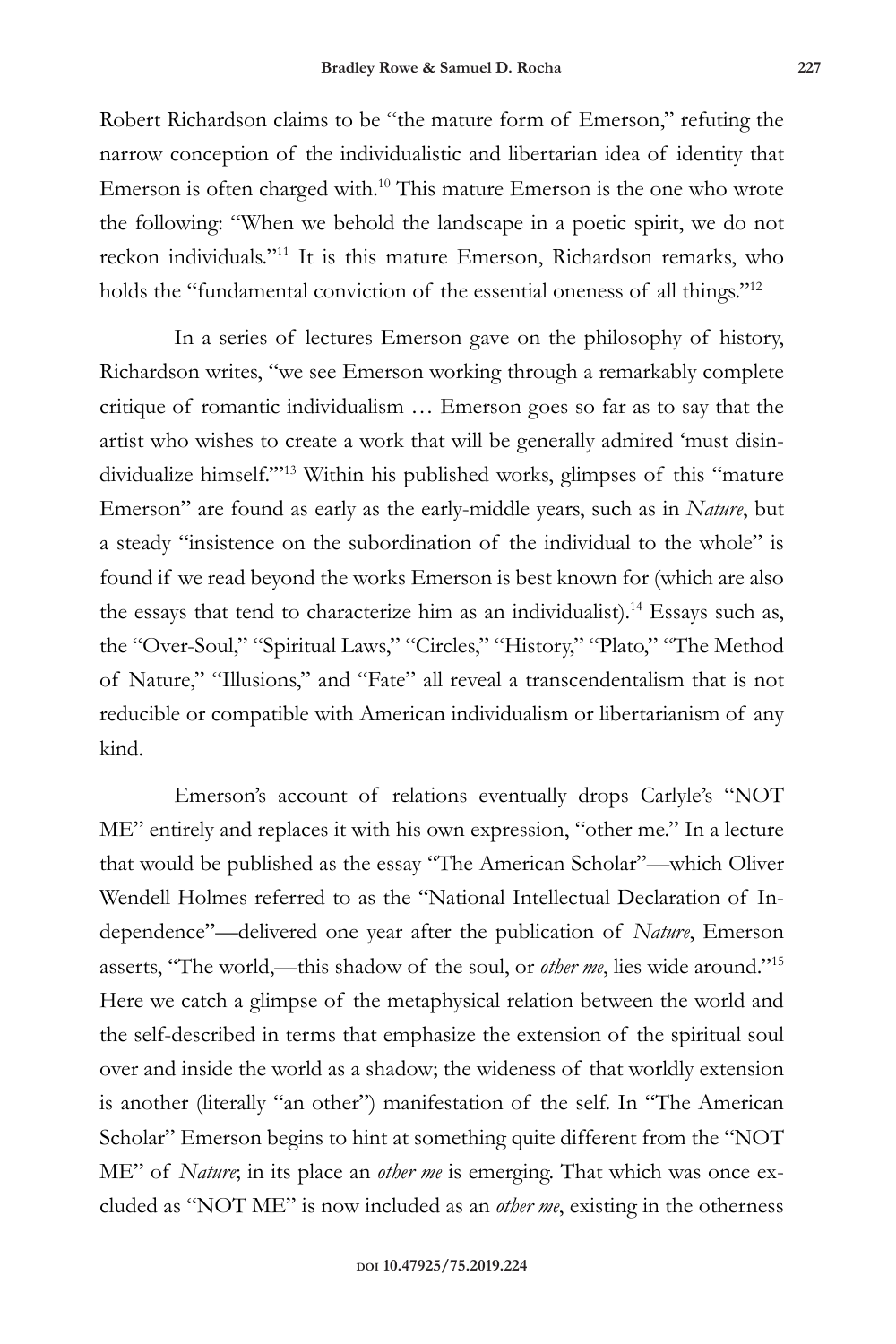of the world, beyond my ensouled identity, yet still as an extension of that same identity.

This shift is still rooted firmly in nature, even more so than before, emphasizing the interrelationships and interactions of living organisms. In "Fate," Emerson writes:

> ... observe how far the roots of every creature run, or find, if you can, a point where there is no thread of connection. Our line is consentaneous and far-related. This knot of nature is so well tied, that nobody was ever cunning enough to find the two ends. Nature is intricate, overlapped, interweaved, and endless.<sup>16</sup>

In this passage, Emerson recognizes the deep entanglements of "every creature" in the processes and systems of the natural world, processes that include the human person. The *other me* is not an "other" identity because the point at which these entities separate and delineate is indeterminate; the part of me that exists in the other is a constitutive and spiritual reality of my own identity. Gone is the dualistic twoness of the relation between Soul and Nature. They are now an infinite totality. This not only changes Emerson's account of Nature, it also radically adjusts his notion of the Soul to the Over-soul. For the purposes of our paper, this shifts his account of the relation from one of twofold betweeness to one of absolute unity.

For Emerson, all matter in the material world—trees, bears, plants, humans, insects—emanates from the same universal spirit; the Over-soul is manifest in all worldly things. "The great soul has enshrined itself in some other form," writes Emerson, and "is now the flower and head of all living nature."17 The Over-soul is divine and immortal; it is an omnipresent spirit, the source and cause of all of nature. The Over-soul is not my soul, as an individuated entity of singular identity. Nor is the Over-soul a concept of soul exclusively and uniquely held by humans. It is too large, contains too much, and is contained, in turn, by all. As Emerson writes in "Compensation," "The soul *is*. Under all this running sea of circumstance …lies the aboriginal abyss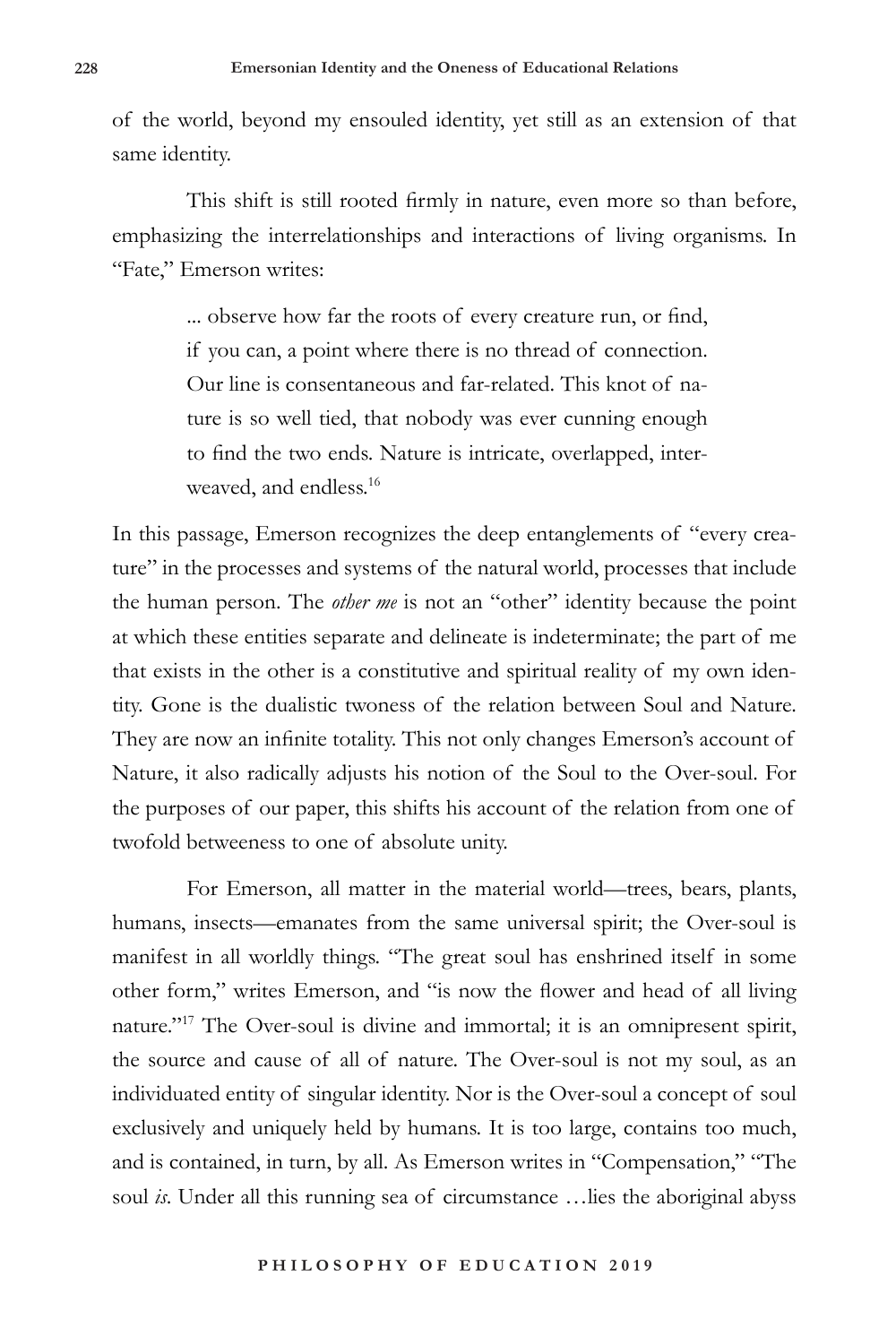of real Being."18 Since the Over-soul is expressed in and by all life-forms in the biosphere and beyond, nothing can identify itself apart from other forms in nature. In "Over-soul," he writes:

> We live in succession, in division, in parts, in particles. Meantime within man is the soul of the whole; the wise silence; the universal beauty, to which every part and particle is equally related; the eternal ONE … We see the world piece by piece, as the sun, the moon, the animal, the tree; but the whole, of which these are the shining parts, is the soul.<sup>19</sup>

In this sense, human beings are not simply *one of,* but *one with*, the billions of organisms through which the Over-soul has externalized itself. The other is but another, an *other me*. For Emerson, the word 'identity' is a relational expression.

The Over-soul is the source of Emerson's philosophy of identity—"identity" is the term he uses to express unity or oneness. Conversely, Emerson uses the terms "variety" and "difference" as inverse and contrary to unity and identity. The Over-soul resides in all we see as different, or other, converting its appearance as "NOT ME" into a more substantial *other me*. The analogy between these ideas and other mystical and noetic metaphysical notions in Platonism and Hinduism were not lost on Emerson.<sup>20</sup> In "Plato," he writes, "We unite all things by perceiving the law which pervades them; by perceiving the superficial differences and the profound resemblances. … This very perception of identity or oneness recognizes the differences of things. Oneness and otherness."21 Everything in the world that presents or appears as different—every person and thing in the natural world—is a divine artifact for Emerson, evidence of the variety and diversity that the Over-soul has generated. Yet all of this diversity and variance can be traced to and through this one source, this one cause. "Truth," he writes, "is altogether wholesome; that we have hope to search out what might be the very self of everything."<sup>22</sup> Emerson's point is not to ignore or gloss over difference; the deeper point is to try to understand the depth of diversity when placed within the larger context of being—the unity that holds difference together as one. While differences appear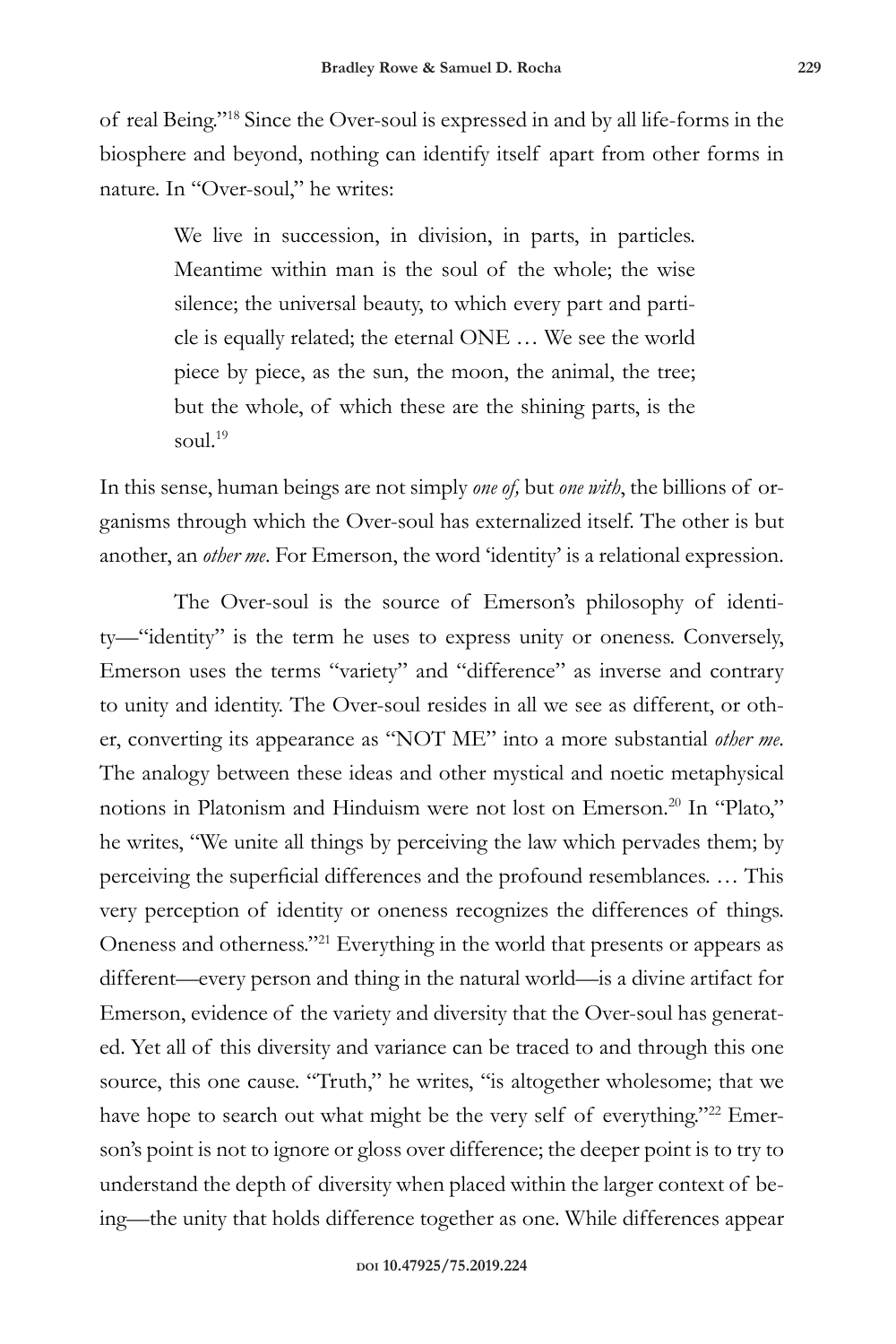everywhere in the physical world, they come together for Emerson through the consciousness of the underlying, guiding spirit that unites all. "There are no fixtures to men," he writes, "if we appeal to consciousness."23 All Emersonian categories and boundaries erode in the reality of identity as a unity, as oneness, not twoness. In this account of identity as a transcendental relation, we find our inspiration.

For Emerson, humans are uniquely positioned to perceive oneness as they are the conduit between the celestial and the earthly. Put differently, human consciousness represents the inseparability of the world of transcendental unity and the world of biodiversity. Like all forms of physical matter, humans embody the soul but, for Emerson, human consciousness plays a unique role in the synthesis of the biological and spiritual. The human being is what Emerson called "the divine animal who carries us through this world."<sup>24</sup> We are the point through which "Being passes into Appearance, and Unity into Variety."25 This intermediary role of the "divine animal" makes us not completely or totally "human," at least not in the sense that we have come to understand the human, as set apart from all nonhuman others.

If the world is *other me*, and if that *other me* is conceived as nonhuman, mediated by the human but not dependent on it entirely, then the collapsing of the self into the other has implications that are just as radical for what it means to identify as human as for what identity means in general. Whether emphasizing spiritual oneness or ecological connection, the "pretensions" of the self, as Emerson put it, are "fading with the rest."26 For him, "fading with the rest" is not solely or even primarily "fading with the rest" of the *other mes* who are human. His point is not simply to recognize my human self in another human self—this species-to-species relation is too limited for Emerson's account. Emerson's *other me* is not only human; it is also other-than-human. As he writes in "The Method of Nature," we can "never be quite strangers or inferiors in nature. It is flesh of our flesh, and bone of our bone."27 To know the human self and the nonhuman *other me*, and the relation of oneness between them, is to understand that what makes us human is not the appearance of difference but to know more deeply the extent to which the nonhuman *other*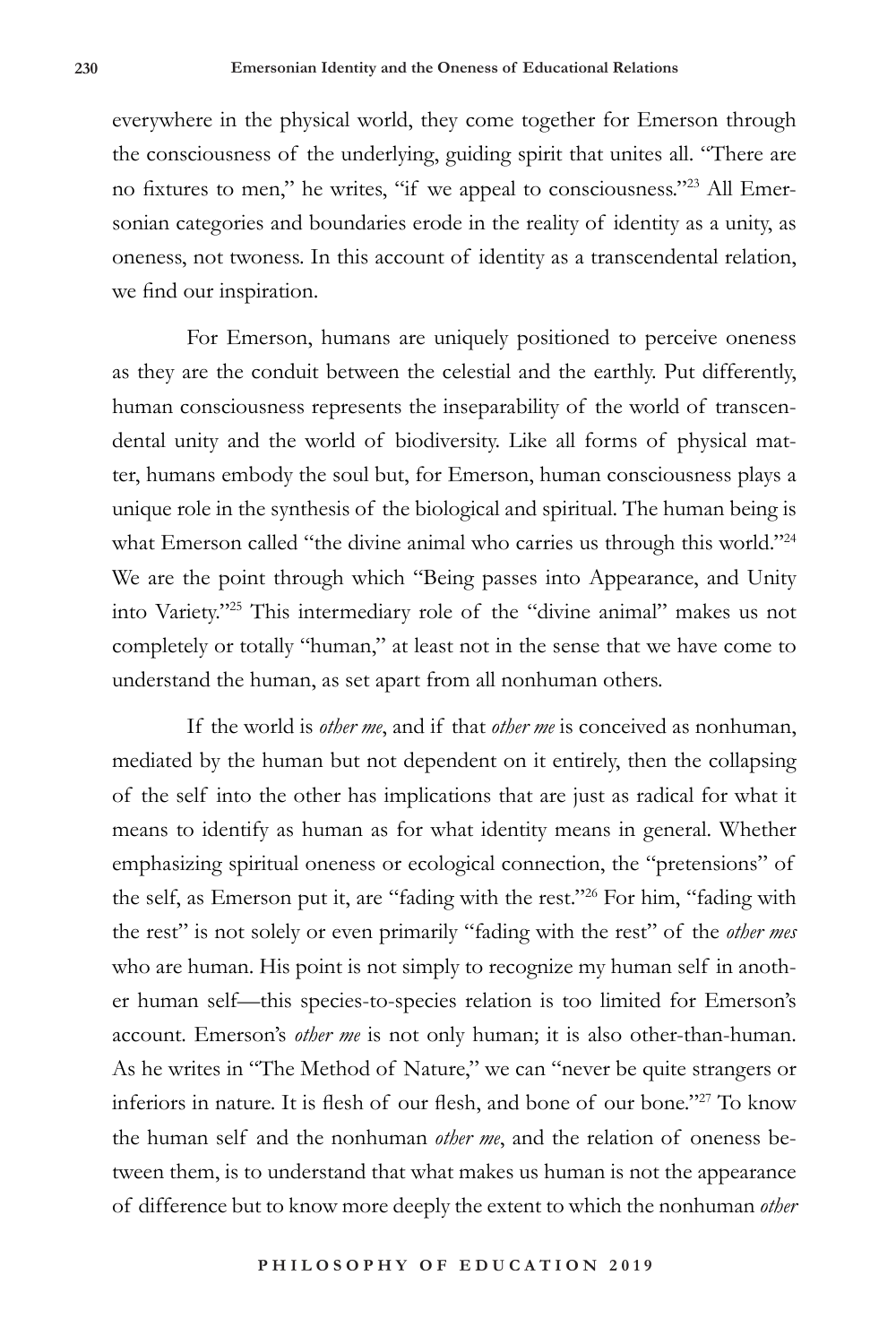*me* is in the human, and vice versa, in a relation of mutual identity and oneness. This account from Emerson is, on our view, a more radical communion than the accounts of common union in more standard accounts of strictly human relations.

In "Circles," an essay about the concentric and mutable nature of a world always in flux, Emerson writes, "I am God in nature; I am a weed by the wall."28 "I am God in nature" signifies that we are divine manifestations of the nonhuman soul living in the world of matter. "I am a weed by the wall" signifies we are the effects or products of the bio- and ecological community—emerging organisms in the world. For Emerson, we are united with the omnipotent and divine in the same unified way that we are one with the plantly and the minute; equal are the effects of soul and of biology, fully spiritual and fully material. "I am God in nature" is a different expression than "I am part of God," as expressed in the earlier *Nature*, where Emerson ends the wellknown transparent eyeball passage with the phrase "I am part or particle of God."29 With this the line from the later "Circles"—"I am God"—the "mature Emerson" is gesturing beyond a merely relational connection and toward a transcendental state of being in relation—a oneness with and in all. Emerson is indicating a radical ontological breakdown of lines of demarcation between human and nonhuman and, indeed, between entities altogether. Identity and relation become interchangeable terms.

This view that humans, in soul and matter, comprise and are comprised by the nonhuman in a way that does not identify them over or against a "NOT ME," the view that we are both divine and creaturely, leads Emerson to do something uncharacteristic of 19<sup>th</sup> century humanist writers. He tests and breaks the binary of human self and animal other, while also exceeding the more typically distinguishable accounts of identity and relationality that emerge from this binary. When Emerson writes "I feel the centipede in me cayman, carp, eagle and fox," he is identifying with the nonhuman animal that makes up the human animal, including the "lowliest" of animal life as *other me*. 30 Here the term 'animal' refers to both the animate and ensouled (*anima*) and the animal in the more biological sense of the term. Further, alluding to a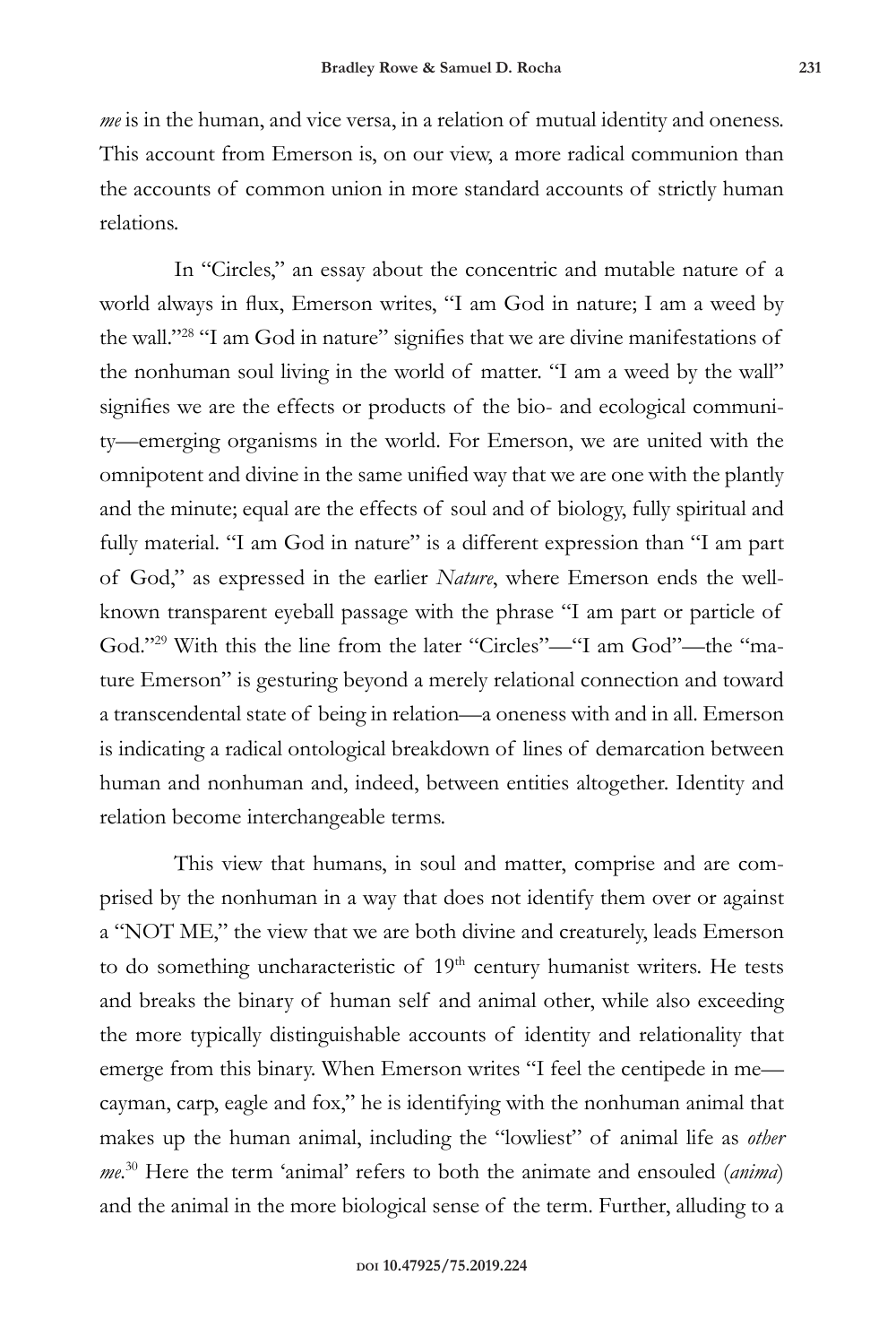deep sense of biological and ecological connection with the *other me,* Emerson writes, "every animal of the barn-yard, the field, and the forest, of the earth and of the waters that are under the earth, has contrived to get a footing and to leave the print of its features and form in some one or other of these upright, heaven-facing speakers."31 Because of this creaturely imprint, we are not, strictly speaking, *fully* human. We—all of us who have been classified as Homo Sapiens—are, according to Emerson, "only half human," a phrase he uses in the essay, "History."32 This is not to say that he is denying anyone of their full humanity in any sense. On the contrary, he is reminding us that humanity requires animality in the fullest sense of its spiritual and natural being and oneness. For Emerson, just as humanity is comprised of the immortal nonhuman soul, humanity is also comprised of the mortal nonhuman animal. Emerson sees us so thickly layered within the nonhuman that, to put it negatively, we never can be wholly human without risking alienation: to be "whole" in this sense would be a lack of humanity, not an increase. Or, to put it positively, to be human is to be partly nonhuman, to commune fully in the oneness of the *other me*.

However, Emerson was not a willy-nilly posthumanist. For him, just as the nonhuman is in all, the human is in all, too. "The Supreme Being [or Over-soul] does not build up nature around us, but puts it forth through us," claims Emerson.33 As the Soul beams through human consciousness, an imprint is etched onto all that is nonhuman in the world so that everything, in turn, contains a part of the human. "Nature," he writes, "is so pervaded with human life, that there is something of humanity in all, and in every particular."34 The self is diffused into the world, into all *other mes*; there are others in the world, but we are so much a part of them, that the self is revealed and identified in everyone and everything. To the *other me*, I, too, am an *other me*. This is what Emerson called the "all in each": the whole of nature is revealed in each particular form in nature.

An Emersonian concept of identity—identity as transcendental oneness—calls us to recognize the relational wholeness and identification we possess with all living beings. According to Emerson, we are intimately bound to,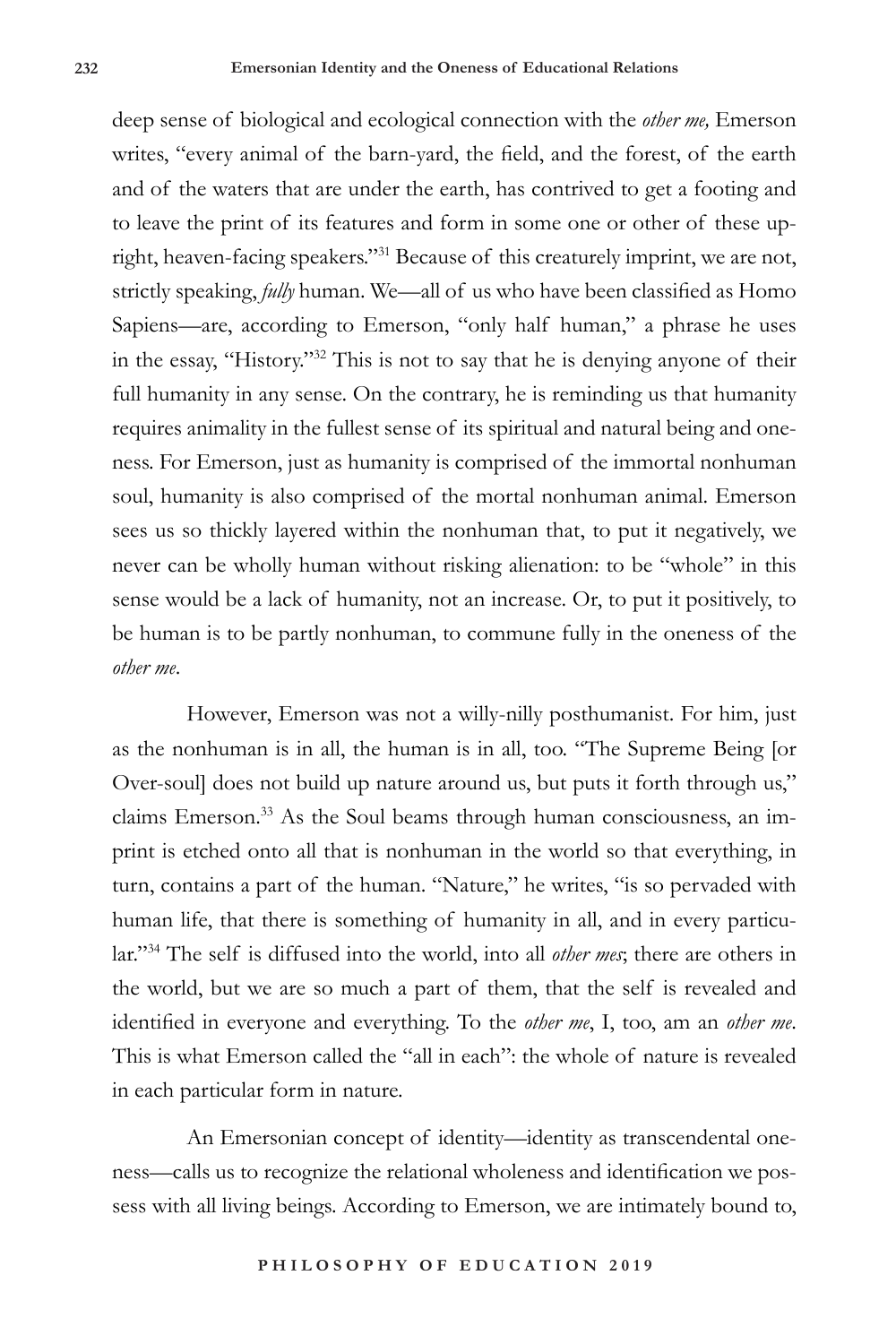and constituted by, the nonhuman other—so much so that it is reductive to construct boundaries that ignore the qualities of our being that connect us with nature, our most primary connection. By embracing the nonhuman *other me*, this relational account of identity compels us to think more radically about relations in general, including the sense of relationality that is often taken for granted in accounts of education.

## THE ONENESS OF EDUCATIONAL RELATIONS

What does Emerson's profoundly relational account of identity, in which the other is always the *other me*, entail for the claim that relation is the *sine qua non* of education? We will try to address this question as best we can in the words that remain, but the only true response to this question will have to be tested against the intelligence of our reader's innermost heart.

According to Richardson, "[Emerson] says approvingly that, 'all our education aims to sink what is individual or personal in us.' 'Nothing but God is self-dependent."<sup>35</sup> This Emersonian idea of education not only provides a sharp revisionist account of the more individualistic interpretations of his ideas, it also follows directly and consistently from his relational account of identity we have outlined in this paper. In his account of identity we find a perhaps more radical sense of the oneness of relations that, we believe, is a necessary and perhaps even sufficient condition for the possibility of education. Emerson's distinctly transcendental notion of relation, undifferentiated from his sense of identity, not only responds to Biesta's 2011 call to make room for transcendence in the field of philosophy of education, it also reveals a deeper and perhaps more beautiful risk embedded in taking the claim "no education without relation" seriously and totally. Beyond philosophy of education proper, we believe that this Emersonian idea also responds to calls from ecological and posthumanist theorists of education. Unlike the more recent conventions, however, Emerson's sense of the *other me* opposes an overidentification with his amplified transcendental notion of identity. He is not simply trying to substitute what is human for natural entities.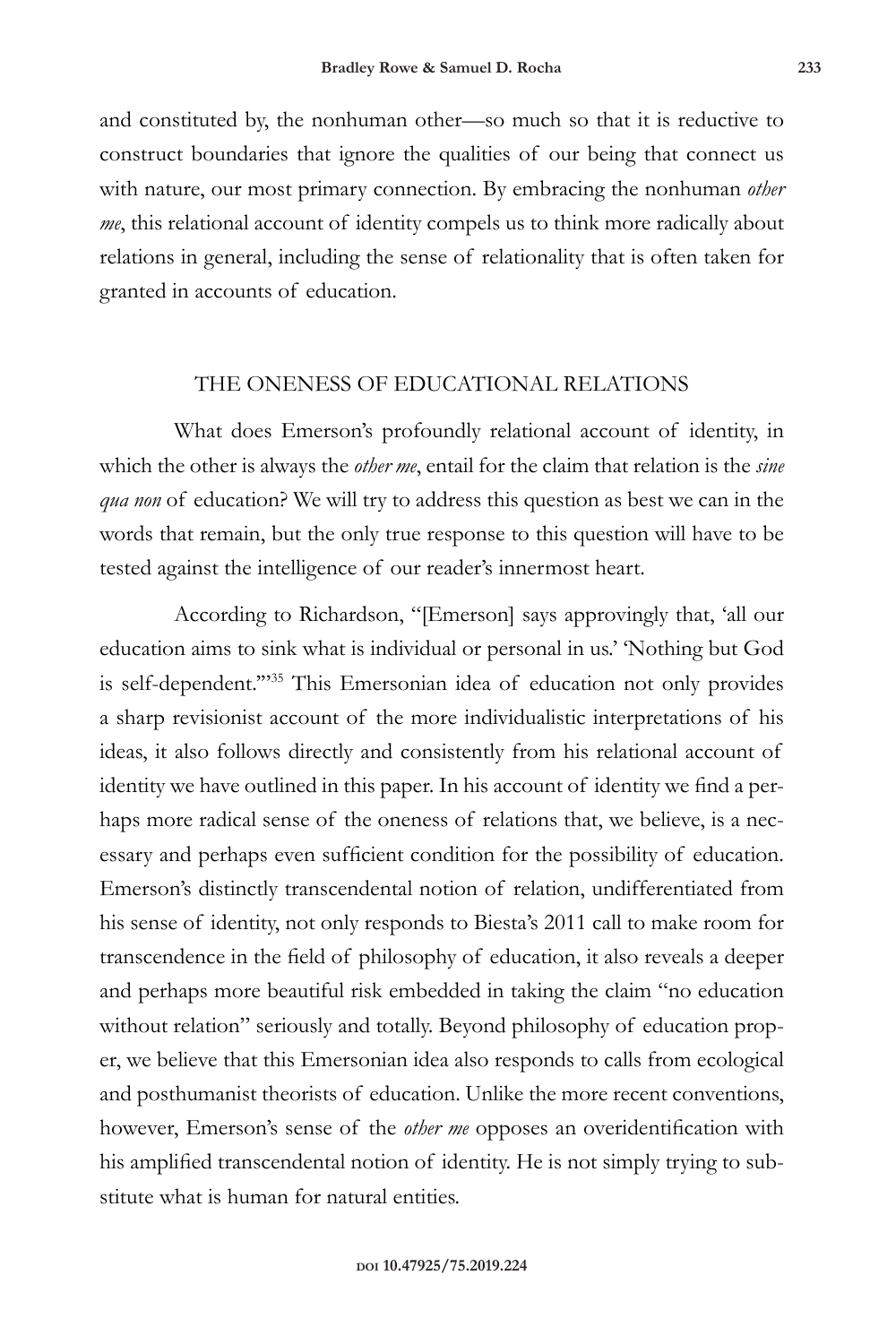Within the more practical domain of teaching, the fundamental educational relation between teacher and student is also modulated by Emerson's sense of identity. When the teacher encounters the student, the student cannot be a *not me* divided from a fundamental twofold encounter. Instead, the oneness of educational relations, on an Emersonian account, demands the teacher move beyond the dialectical encounter (*en contra*) and reimagine the student as an *other me*. This may seem far fetched in its most radical transcendentalist accounts, but it is not necessarily so. How many times could a teacher feel their student as a mutual and always-already relational identity and address them as an *other me*? The same relational oneness applies to the student, and not only in relation to the human teacher, but also to the teachers who arrive in the practice of study, through books, through memory, and through nature. When all things cease to be NOT ME and are recast into an *other me*, the educational relation enters the vast flux of a world that is neither entirely external nor totally internal. The transcendental identity we find in Emerson provides philosophy of education with an idea of the oneness of educational relations that merits an examination of the present common sense of what is meant by a "relation" in education.

Just as Emerson was inspired by Platonism and Hinduism, so too we might find inspiration in the past that reminds us independently—yet as a single symphony of truth—of the myriad analogies to the Emersonian doctrine in historical memory and spirit. We can find this spirit in Indigenous teachings and religious traditions along with more recent popular movements in contemporary ontology and science. Wherever we may find them, wherever they may be, we remember and uncover a sense of identity that begins with relational wholes and never allows the part to divide and conquer it. From this sense of identity that unties but never divides we may feel lost in the vast sea of being. So be it. We can also rest assured that no education can exempt itself from this restlessly transcendental relation—a relation that is neither human nor nonhuman and yet both spiritual and material—if we are ultimately willing to grant to Emerson himself the status as an *other me*, if we are willing to peer into his transcendental doctrine as something that is already near and close and, per-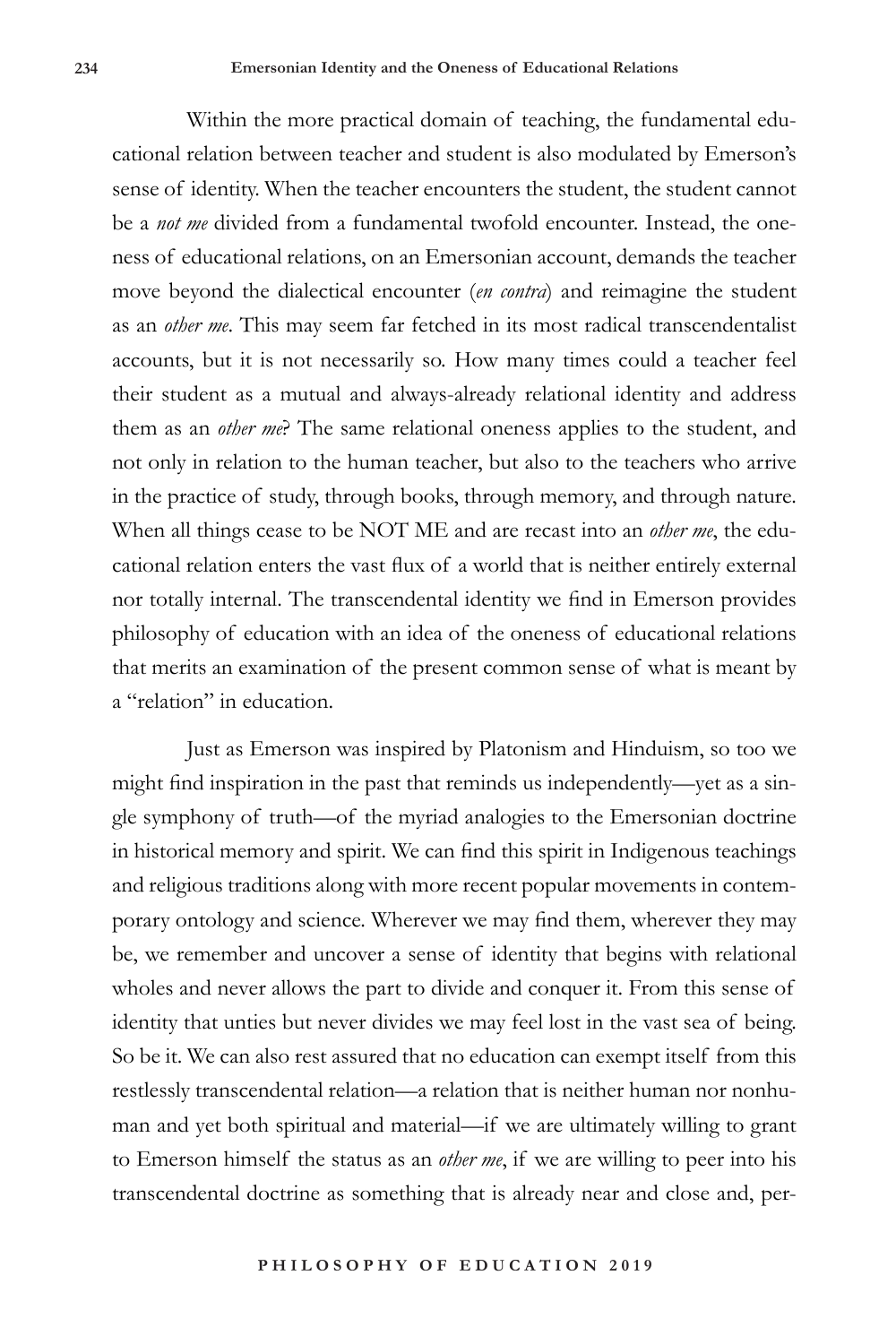haps, at work in our souls. This work, we believe, is an excessive part of what it means and is for education to be fundamentally relational.

5 Emerson, *Essays and Poems*, 10.

6 Ibid.

7 We realize that the term "other" has many different philosophical expressions and applications to education. Most famously, perhaps, we acknowledge the place of Emanuel Levinas' "wholly Other," Hannah Arendt's discussion of *alteritas* and otherness, along with Edward's Said treatment of the term in relation to "orientalism" and the many postcolonial usages of the term. For the purposes of this essay, we will only attempt to discuss the term in its Emersonian sense.

8 Emerson, *Essays and Poems*, 10.

9 Ibid., 12.

10 Richardson, *Emerson*, 334.

11 Ralph Waldo Emerson, "The Method of Nature," in *Essays and Poems* (New York: The Library of America, 1983), 120. It is worth mentioning that Emerson actually speaks this way throughout his works; one cannot make too much of a strict periodization since his thought often left and returned to many themes and claims.

12 Richardson, *Emerson*, 334.

13 Ibid., 258.

14 Ibid., 257.

15 Emerson, *Essays and Poems*, 56 (italics original).

16 Emerson, *Essays and Poems*, 383.

17 Ibid., 171 (italics original).

18 Ibid., 150.

19 Ibid., 187.

20 Eastern spiritual philosophy was influential in Emerson's conception of identity and his ontology of holism. While "the West delighted in boundaries," claims Emerson, Asia is the "country of unity" (*Essays and Poems*, 302). Hindu teachings particularly helped Emerson see that unity underlies everything that appears divided and different, and that eternal, immortal spirit is the source of all things that give the impression of diversity in the world. In "Illusions," he writes that Hindu "sacred

<sup>1</sup> Ralph Waldo Emerson, *Essays and Poems by Ralph Waldo Emerson* (New York: Barnes & Noble Classics, 2004), 56.

<sup>2</sup> As quoted in Robert Richardson, *Emerson: The Mind on Fire* (Berkeley: University of California Press, 1995), 334.

<sup>3</sup> Gert Biesta, "No Education Without Hesitation: Exploring the Limits of Educational Relations," in *Philosophy of Education 2012*, ed. Claudia Ruitenberg (Urbana, IL: Philosophy of Education Society, 2013), 1.

<sup>4</sup> Gert Biesta, "Transcendence, Revelation, and the Constructivist Classroom: Or, In Praise of Teaching," in *Philosophy of Education 2011*, ed. Robert Kunzman (Urbana, IL: Philosophy of Education Society, 2012), 358.